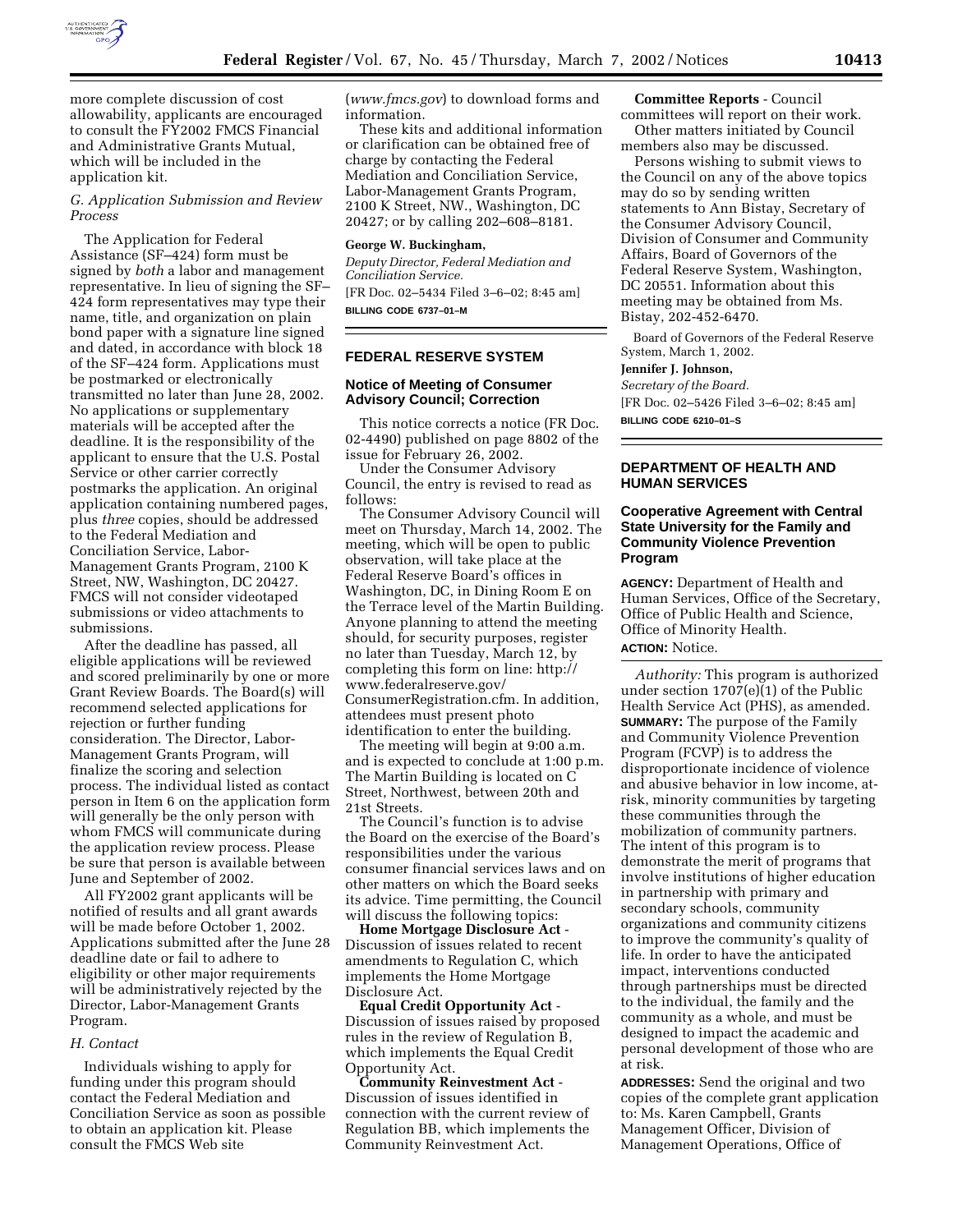Minority Health, Rockwall II Building, Suite 1000, 5515 Security Lane, Rockville, MD 20852.

**DATES:** The grant application must be received by the Office of Minority Health (OMH) Grants Management Officer by 5:00 p.m. EST on May 6, 2002.

**FOR FURTHER INFORMATION CONTACT:** Ms. Karen Campbell may be contacted for technical assistance on budget and business aspects of the application. She can be reached at the address above or by calling (301) 443–8441. For further explanations and answers to questions on programmatic aspects, contact: Ms. Cynthia H. Amis, Director, Division of Program Operations, Office of Minority Health, Rockwall II Building, Suite 1000, 5515 Security Lane, Rockville, MD 20852; or call: Cynthia Amis at (301) 594–0769.

# **SUPPLEMENTARY INFORMATION:**

*OMB Catalog of Federal Domestic Assistance*: The Catalog of Federal Domestic Assistance Number for this program is 93.910.

*Availability of Funds*: Approximately \$7,150,000 (indirect and direct costs) is expected to be available to fund one award to Central State University (CSU) of Wilberforce, Ohio in FY 2002 for a 12-month budget period. Assistance will be provided only to CSU. No other applications are solicited. Support may be requested for a total project period not to exceed 4 years.

CSU is uniquely qualified to administer this cooperative agreement because it has:

• An established infrastructure to manage a multi-faceted demonstration program, coordinated among widely dispersed and diverse institutions of higher education, which addresses family and community violence.

• In place a management staff with the background and experience to guide, develop and evaluate the FCVP Program; and

• Experience in carrying out a program designed to address the risk factors for youth violence in at-risk, minority communities.

As the single source recipient, CSU: • Shall commence the FCVP program on August 1, 2002.

• Shall, in FY 2002, award \$4,950,000 in continuation funds to the 23 undergraduate institutions currently funded under the FCVP program to support established Family Life Centers (FLCs).

• Shall, in FY 2002, award \$900,000 in new awards to three additional undergraduate institutions to support the establishment of model FLCs.

• Will be able to apply for noncompeting continuation awards for an additional three years. After Year 1, funding will be based on:

1. The amount of money available, up to \$7.4 million per year; and

2. Success or progress in meeting project objectives.

For the noncompeting continuation awards, CSU must submit continuation applications, written reports, and continue to meet the established program guidelines.

Use of Cooperative Agreement Funds: Budgets of up to \$7.15 million total costs in Year 1 and up to \$7.4 million for each of the three subsequent years (direct and indirect) may be requested to cover costs of:

- Personnel
- Consultants
- Supplies
- Equipment
- Grant Related Travel
- Funds may not be used for:
- Medical Treatment
- Construction
- Building alterations or renovations

**Note:** All budget requests must be fully justified in terms of the proposed purpose, objectives and activities and include an explanation of how costs were computed for each line item.

## **Background**

Despite an overall decline in crime since 1994, injuries and deaths due to violence and abusive behavior continue to be a widespread problem in the United States, costing the Nation over \$200 billion annually. According to the Department of Justice, Bureau of Justice Statistics (BJS), minorities are disproportionately represented among both victims and perpetrators of violent crime. While violent crime rates have declined significantly for almost every demographic group examined, those most vulnerable to violent victimization in the past—males, teens and Blacks for example—continued to be the most vulnerable in 2000. The rates of violent crime victimization for Blacks, 35.3 per 1000, and Hispanics, 28.4 per 1000, are higher than the rate for whites, 27.1. The BJS report *American Indians and Crime* (1999) includes data from the National Victimization Survey which show that in 1996, American Indians accounted for 1.4 percent of all violent victimizations while representing only .9 percent of the U.S. population.

According to the *Healthy People 2000 Final Review* (National Center for Health Statistics, HHS 2001), the United States has the highest rates of lethal childhood violence when compared to other industrialized countries. In 1998, 5,506 young people aged 15 to 24 years were victims of homicide, an average of 15 homicides per day. Among youth aged

10 to 14 years, homicide is the third leading cause of death and among 15 to 19 year olds, it is the second leading cause (*Healthy People 2010 Objectives for Improving Health*, 2nd ed., HHS 2000). About one in every eight people murdered in 2000 was less than 18 years old.

According to *Youth Violence: A Report of the Surgeon General* (HHS 2001), youth violence begins either before puberty, before age 13, or later in adolescence. Those youth who become involved in violence before age 13 usually commit more crimes, exhibiting a pattern of escalating violence through childhood and sometimes through adulthood. The report further states that surveys have found that 30 to 40 percent of male youths and 15 to 30 percent of female youths have committed a serious violent offense by age 17.

Minority youth are victims and perpetrators of violent crime at a disproportionate rate. Homicide is the leading cause of death for African Americans 15 to 24 years of age. Young Black males and females are 11 and 4 times, respectively, more likely to be killed than white youth. Data published by the Office of Juvenile Justice and Delinquency Prevention (OJJDP) show that 52 percent of juvenile murder victims in 1997 were minorities. Also in 1997, minorities accounted for 24 percent of the total juvenile population; however, minority males and females represented 63 and 50 percent, respectively, of the juveniles in residential placement. Further, minority juveniles represented approximately 69 percent of all juveniles in residential placement for violent offenses. Black juveniles had the highest rate of placement for violent offenses at 259 per 1,000. Additionally, the rates for violent offenses among Hispanics (138 per 1,000), American Indians (143 per 1,000) and Asians (59 per 1,000) all exceeded the rate for white juveniles (45 per 1,000) (Sickmund & Wan, 2001; analysis of OJJDP's *Census of Juveniles in Residential Placement 1997 and 1999)*.

Risk factors for violence and aggression are additive and follow a developmental sequence. Risk factors are also interdependent and are affected by a range of life experiences and influences involving family, peers, community, and culture, as well as an individual's personal physical and mental health status (*Youth and Violence, Medicine, Nursing and Public Health: Connecting the Dots to Prevent Violence,* Commission for the Prevention of Youth Violence, 2000). As stated in the Surgeon General's Report, ''risk factors and protective factors exist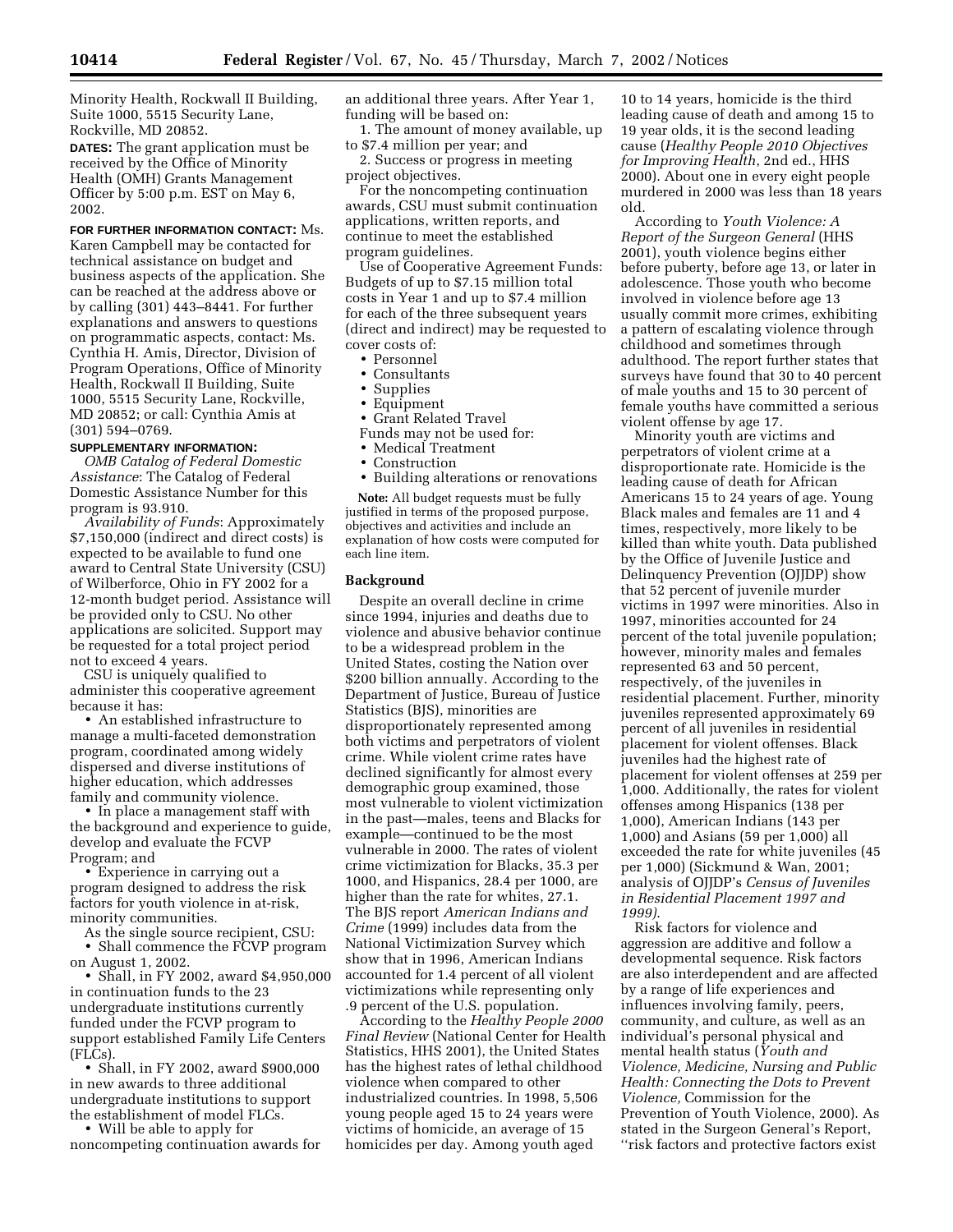in every area of life-individual, family, school, peer group, and community.'' The Report further states that risk and protective factors have varying influences depending on when they occur during a child's development. For example, substance abuse, involvement in serious (not necessarily violent) crime, being male, physical aggression, low family socioeconomic status or poverty, and antisocial parents are cited as the strongest risk factors for violent behavior during childhood. During adolescence, however, peer influences supplant those of the family and weak ties to conventional peers, ties to antisocial or delinquent peers, gang membership and involvement in other criminal acts become the strongest risk factors. Violence prevention programs that have been demonstrated to be highly effective combine components that address both individual risks and environmental conditions. Eliminating or reducing risk factors holds promise for reducing violence.

Since 1985, HHS has recognized violence as a leading public health problem in the United States and has supported initiatives to prevent violence. The Family and Community Violence Prevention Program (FCVP) is such an initiative supported through the Office of Minority Health (OMH).

Through this announcement OMH will continue its partnership with CSU and the FCVP initiative begun in 1994 as A Series of HBCU Models to Prevent Minority Male Violence. Sixteen Historically Black Colleges and Universities (HBCUs), collectively known as the Minority Male (Min-Male) Consortium were supported to conduct violence prevention programs targeted to minority males. Three more HBCUs joined the Consortium in 1995. In 1997, the program was renamed the Family Community and Violence Prevention Program (FCVP) and its focus expanded to include females and families. Seven institutions, including Hispanic Serving Institutions and Tribal Colleges/ Universities, were added to the Program in 1999 in an effort to address the problem of youth violence among all of the racial/ethnic minority populations served by OMH. Currently, 23 minority institutions in 17 states, the District of Columbia and the U.S. Virgin Islands are supported through the FCVP.

In FY 2002 the FCVP will continue to support community-based interventions designed to address the risk factors for violence and enhance the protective factors for participating minority youth and their families. The award will be made to CSU via a cooperative agreement which provides for substantial federal programmatic

involvement in the project (see OMH Responsibilities listed in this announcement).

## **Project Requirements**

CSU will develop a project plan which must include:

• A management team comprised of personnel with appropriate background and experience to develop, guide and execute the FCVP; and

• An operational plan for coordinating the FCVP and its component parts (Advisory Board, Family Life Centers and Management Team) to achieve the purpose of the Program.

#### **CSU Responsibilities and Activities**

At minimum, CSU must: • Develop and implement a plan for maintaining regular communication with OMH and the Family Life Centers (FLCs).

• Develop and implement guidelines for FLC operations, notice of availability of funds for FLC establishment, and guidelines for competitive application preparation.

• Development and implement a plan for conducting a yearly evaluation of the activities of each of the funded institutions, as well as the overall project.

• Develop by-laws for the operation of the Advisory Board and submit to OMH for review and approval.

• In FY 2002, award \$4,950,000 in continuation funds to the 23 undergraduate institutions currently funded under the FCVP Program to support established FLCs.

• In FY 2002, award \$900,000 in new awards to three additional undergraduate institutions to support the establishment of model FLCs.

• In FY 2003, solicit proposals from four-year undergraduate institutions historically identified as providing education primarily to minority students, or having a majority enrollment of minority students, and from two-year Tribal Colleges which are members of the American Indian Higher Education Consortium, to establish FLCs in low income, at-risk minority communities, and to implement programs that employ a variety of approaches that address violent and abusive behavior that meet their unique needs.

• In FY 2003, provide funding to up to 24 selected undergraduate institutions at a level of up to \$250,000 each (total awards of \$5,300,000) to conduct comprehensive programs of support and education for a defined community. The selected undergraduate institutions must:

—Establish a FLC within a 10 mile radius of the target community to facilitate access to the program's services/activities on a regular basis (FLCs established on American Indian reservations are excepted). The FLC can be located at the undergraduate school site, or at a facility of a community institution/organization with which it has an established partnership. The FLC is to be open year round (at least 45 weeks), with activities/services offered at various times (*e.g.* weekdays, evenings, weekends) to accommodate the target group(s).

—Offer project activities in the areas of Academic Enrichment, Personal Development, Family Bonding, Cultural/Recreational Enrichment, and Career Development for at least 25 at-risk youth and their families.

—Offer opportunities for the target population to participate in activities on campus or at other appropriate sites. At a minimum activities must:

• Address primary and/or secondary prevention (see Definitions section of this announcement);

• Involve parents, guardians and/or adult caretakers of participating youth;

• Include faculty and/or staff from the institution in program delivery;

• Include students from the institution serving as mentors and in other areas of program delivery; and

• Include a summer academic enrichment program of at least 3 weeks.

- —Develop at least 3 formal arrangements/partnerships, one of which must be with a primary or secondary school. Other partners would include community organizations and citizens that provide in-kind contributions and/or assist in the implementation of program activities.
- —Evaluate activities conducted using forms required by the Management Team and, if desired, other forms/ instruments that are compatible with the overall FCVP evaluation plan. The evaluation design must include use of a random assignment or matched comparison group.
- —Submit semi-annual reports describing program activities conducted and progress toward meeting objectives. Reports must meet formatting and content requirements prescribed by the Management Team.

• In FY 2003 and FY 2004 make continuation awards at a level of up to \$300,000 each (total awards of \$900,000) to the three institutions selected in FY 2002. These continuation awards will be based on satisfactory progress in meeting program requirements.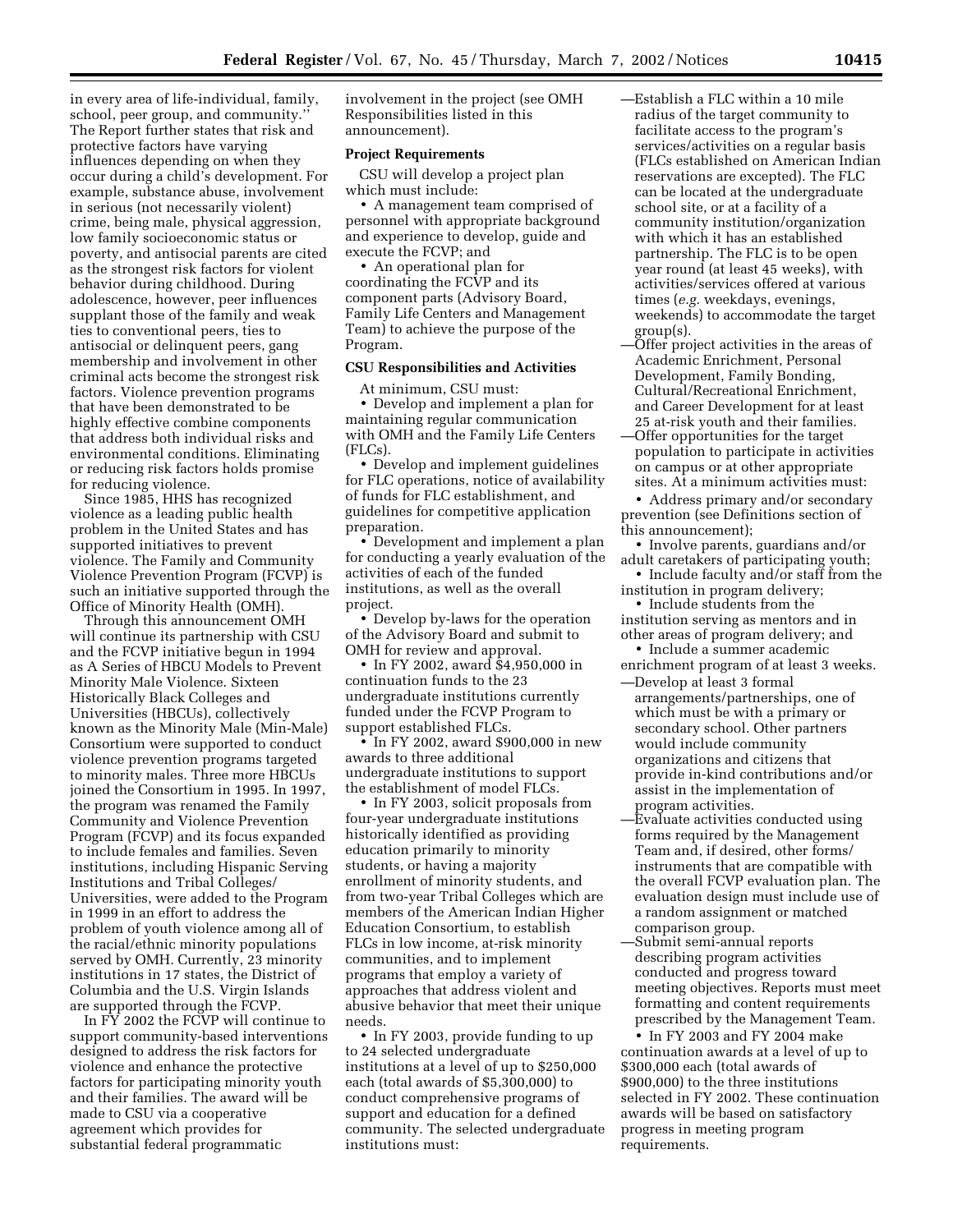• In FY 2004 and FY 2005 make continuation awards at a level of up to \$250,000 each (total awards of \$5,200,000) to the institutions (up to 24) selected in FY 2003.

• Monitor the activities of the funded undergraduate institutions to ensure compliance with the intent of the FCVP Program.

• Each year conduct three technical assistance workshops for participating FLCs in conjunction with three meetings of the Advisory Board.

**Note:** The technical assistance workshop and the Advisory Board meeting are to be held concurrently or on consecutive dates at the same site.

• Provide technical assistance to individual FLCs, as needed, throughout each year of the project.

• Plan and conduct a national conference of the FCVP program to take place during Year 03 of the project period.

• Submit recommendations or requests for changes in program strategies, scope, evaluation activities and adjustments in funding levels of participating institutions to OMH for review and approval.

• Develop a manual or tool kit which documents procedures and methods for implementing successful violence prevention programs for specific types of communities (i.e. rural, urban, Indian reservation).

## **OMH Responsibilities and Activities**

At a minimum, substantial federal programmatic involvement will include the following.

• Provide technical assistance and oversight for the overall design and operation of the FCVP program.

• Review and approve all documents prepared by the Management Team for the solicitation of proposals, including FLC operational and application guidelines.

• Develop the evaluation criteria for the selection and funding of FLC applications.

• Manage the objective review and selection of FLC applications.

• Appoint an 11-member Advisory Board based on nominations from the Management Team, FLC staff and federal agencies.

• Identify OMH staff to serve on the Advisory Board in an ex-officio capacity.

• Review and approve Management Team recommendations or requests for changes in program strategies, scope, evaluation activities and adjustments in funding levels of participating institutions.

• Participate in the planning of and attend all of the Advisory Board

meetings, Technical Assistance Workshops for FLC staff and the national conference.

• Participate in site visits to the participating institutions as deemed appropriate by OMH staff.

# **Application Kit**

• For this cooperative agreement, CSU must submit a proposal using Form PHS 5161–1 (Revised July 2000 and approved by OMB under Control Number 0348–0043).

• CSU is advised to pay close attention to the specific program guidelines and general instructions provided in the application kit.

• The application kit will be sent to CSU by the Grants Management Officer, OMH.

## **Review of Application**

The application submitted by CSU will be reviewed by OMH to ensure that all program requirements are met and that the proposed plan is in compliance with the intent of the FCVP Program. Once the proposal has been approved by OMH, CSU will be notified and the award will be made.

### **Reporting and Other Requirements**

General Reporting Requirements: The successful applicant under this notice will submit: (1) Progress reports; (2) an annual Financial Status Report; and (3) a final progress report and Financial Status Report in the format established by the OMH, in accordance with provisions of the general regulations which apply under 45 CFR part 74.51– 74.52.

Healthy People 2010: The PHS is committed to achieving the health promotion and disease prevention objectives of Healthy People 2010, a PHS-led national activity announced in January 2000 to eliminate health disparities and improve years and quality of life. More information may be found on the Healthy People 2010 web site: *http//www.health.gov/*People2010: Volumes I and II can be purchased (cost \$70.00 for printed version; \$19.00 for CD-ROM). Another reference is the Healthy People 2000 Review 1998–99.

For a free copy of Healthy People 2010, contact: The National Center for Health Statistics (NCHS), Division of Data Services, 6525 Belcrest Road, Hyattsville, MD 20782–2003; or telephone (301) 458–4636; as for DHHS Publications No. (PHS) 99–1256.

This document may also be downloaded from the NCHS web site *http://www.cdc.gov/nchs.*

# **Definitions**

For purposes of this grant announcement, the following definitions are provided:

Hispanic Serving Institution (HSI)— Any local education agency or institution of higher education, respectively, whose student population is more than 25 percent Hispanic (Executive Order 12900, February 22, 1994, Education Excellence for Hispanic Americans, Section 5).

Historically Black College or University (HBCU)—An institution established prior to 1964, whose principal mission was, and is, the education of Black Americans. (National Center for Education Statistics. Compendium: Historically Black Colleges and Universities: 1976–1994. September 1996. [NCES 96–902]).

Majority Enrollment of Minority Students—Enrollment of minorities exceeding 50 percent of the total number of students enrolled (**Federal Register**, Vol. 53, No. 57, March 24, 1988).

Minority Populations—American Indian or Alaska Native, Asian, Black or African American, Hispanic or Latino, and Native Hawaiian or Other Pacific Islander. (Revision to the Standards for the Classification of Federal Data on Race and Ethnicity, **Federal Register**, Vol. 62, No. 210, pg. 58782, October 30, 1997.)

Primary Prevention—Strategies and interventions targeting a broad population with universal programs designed to prevent the initial development of violent behaviors (From the Commission for the Prevention of Youth Violence, December 2000).

Risk Factor—The environmental and behavioral influences capable of causing ill health with or without predisposition.

Secondary Prevention—Strategies and interventions designed to serve specific populations at risk for or involved in violence (From the Commission for the Prevention of Youth Violence, December 2000).

Tribal College or University (TCU)— One of the institutions cited in section 532 of the Equity in Education Land-Grants Status Act of 1994 (U.S.C. 301 note) or that qualify for funding under the Tribally Controlled Community College Assistance Act of 1978, (25 U.S.C. 1801 *et seq*), and Navajo Community College, authorized in the Navajo Community College Assistance Act of 1978, Public Law 95–471, Title II (25 U.S.C. 640a note).